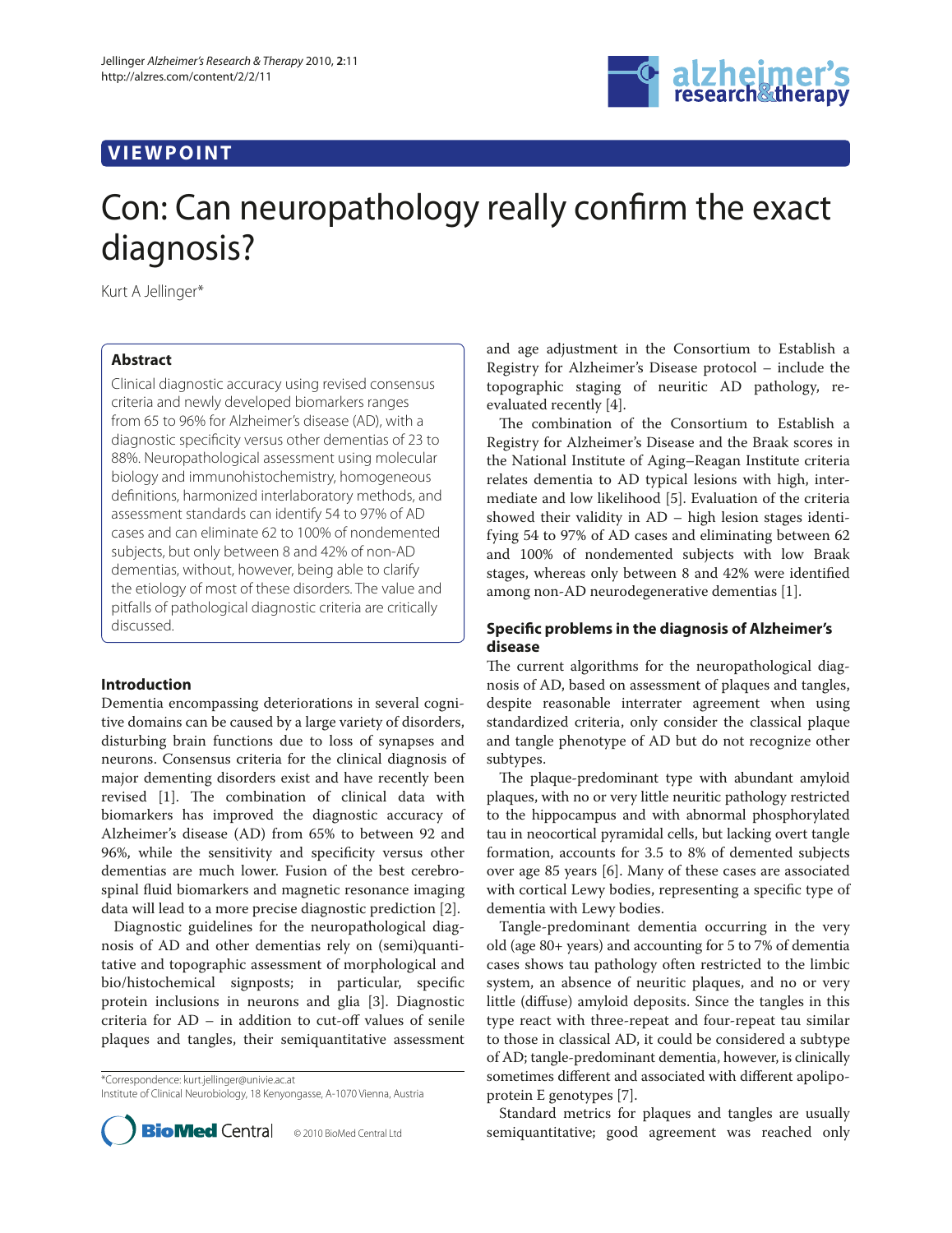when the lesions were substantial in isocortical structures (Braak stage V to VI with absolute agreement 91%), while for mild stages the agreement was poorer [8], limiting the ability to make accurate correlation of antemortem cognitive status and pathology. Although the sensitivity and specificity of the National Institute of Aging–Reagan Institute criteria are suggested to be 90%, only 30 to 57% of the brains of patients with a clinical diagnosis of probable AD show pure AD pathology  $[1]$ . Their predictive value may thus be reduced to 38 to 44% [9]. In a retrospective clinicopathological study of 1,700 demented persons (66% female; Mini-Mental State Examination score <20; mean age at death 84.3 to 6.0 years; 90% over age 70 years), AD-related lesions were present in 83.2%, but pure AD without other pathologies was present in only 42.0%, AD with other pathologies including mixed dementia in 41.2%, vascular dementia in 12.8%, other disorders in 4.1%, and negative pathology in 0.9% [10].

Although cognitively unimpaired subjects may show variable neocortical AD pathology, and although good correlations between the severity and extension of tau pathology and/or of β-amyloid load have been found, at least in those without superimposed other brain diseases [11], the distinction between physiological and pathological aging (often but not consistently associated with cognitive decline) may be difficult. Specific problems arise from considerable differences between genetic/ familial AD and sporadic AD [12] and between oldest-old patients and younger patients, with considerable differences in both the intensity and distribution of AD pathology. Increased densities of neuritic plaques and tangles are absent in demented patients over age 90 years, with considerable overlap between demented and nondemented cases [13]. A high percentage of demented persons aged 80+ years do not meet the pathological criteria of AD or were classified as dementia of unknown etiology [14]. In a prospective study of 180 demented patients (mean age  $85 \pm 3.4$  years), autopsy showed AD in 48%, AD with vascular pathology in 19%, vascular dementia in 11%, dementia with Lewy bodies in 9%, and dementia of unknown etiology in 13% (KA Jellinger, unpublished observations).

An important problem is the frequent presence of confounding processes in the aged brain that coexist with AD – such as cerebrovascular disease, Lewy body pathology, argyrophilic grain disease, hippocampal sclerosis, and so forth – with about two-thirds of cases showing mixed pathologies (see [1,15]), which have, however, frequently been missed clinically and could not be identified without neuropathological examination using modern biochemical and molecular-biological analyses [3,16]. Since 50 to 85% of the brains of oldest-old patients show cerebrovascular lesions, a specific problem is their impact in relation to AD pathology [15]. The burden of

vascular and AD-type pathologies are considered independent of each other, and are consistent with an additive or synergistic effect of both types on cognitive impairment [1,17]. It should be borne in mind that all additional pathologies may interact, although their mutual impact often remains unclear.

There is increasing use of biochemical (and genetic) approaches for refinement of diagnosis and analysis of the relevant contribution of different disease processes to neurodegeneration of AD and other dementias [1,3,16,18]. Since the majority of degenerative dementing disorders are associated with intracellular and/or extracellular deposition of misfolded proteins (proteinopathies), most of them can be classified and diagnosed by morphological, immunohistochemical and/or molecular-biological (neurochemical) identification of these deposits representing characteristic markers and signposts of particular disorders. Algorithms for the molecular-pathological classification of sporadic (nongenetic/nonhereditary) forms of neurodegenerative dementias have been proposed recently [3,16,18]. Since there is considerable clinical and morphological overlap between many of these disorders, however, the reliability and clinical relevance of the current diagnostic criteria need better qualification and validation.

## **Conclusion**

Although molecular genetics, biochemistry and animal models, at least in part reproducing the morphology of human AD and related disorders, have produced a large and convincing body of data on the pathogenesis and pathophysiology of the disease and have made an increasing contribution to postmortem studies of the cellular and molecular changes that underpin AD and other causes of dementia, the molecular backgrounds, the basic etiological factors, the pathogenic interrelationships of various concomitant pathologies, and the impact for an exact diagnosis of AD need further validation. Harmonized techniques are required to increase the accuracy and reproducibility of neuropathological diagnosis as a basis for further successful treatment and neuroprotection.

#### **Abbreviations**

AD, Alzheimer's disease.

## **Competing interests**

The author declares that he has no competing interests.

#### **Acknowledgements**

The author thanks E Mitter-Ferstl, PhD, for secretarial assistance. The work was supported by the Society for the Support of Research in Experimental Neurology, Vienna, Austria.

### Published: 7 May 2010

#### **Ref erences**

1. Jellinger KA: Criteria for the neuropathological diagnosis of dementing disorders: routes out of the swamp? Acta Neuropathol 2009, 117:101-110.